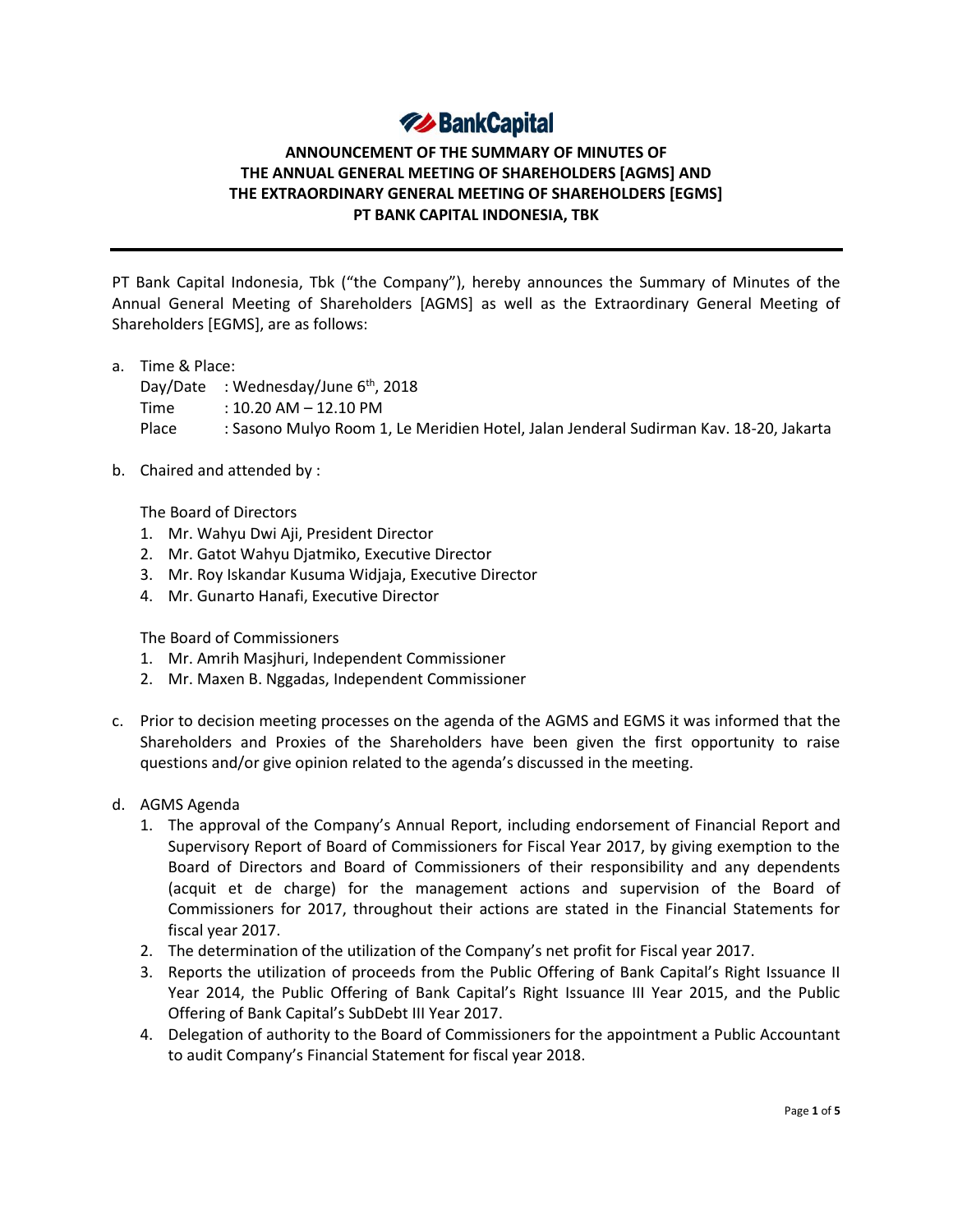- 5. The determination of salary and honorarium and allowance to the Company's Board of Commissioners and delegation of authority to Board of Commissioners to determine the salaries and allowances of members of the Board of Directors.
- e. EGMS Agenda
	- 1. Determination of the Company Board of Management.
	- 2. To authorize the Board of Directors to provide the Company's assets as collateral.
	- 3. The Amendment of Articles of Association of The Company related to Sharia Business Unit in accordance with the Bank Indonesia Regulation No. 11/10/PBI/2009 concerning Sharia Business Unit juncto Bank Indonesia Regulation No. 15/14/PBI/2013 concerning the amendment of Bank Indonesia Regulation No. 11/10/PBI/2009 concerning Sharia Business Unit.
	- 4. The grant of authority to the Board of Commissioners to appoint the Company's Sharia Supervisory Board.
- f. The number of shares with voting rights that attended the AGMS were 5,465,320,945 shares or approximately 77.53% as well as EGMS were 5,465,320,945 shares or approximately 77.53%.
- g. The decision-making mechanism of the AGMS and EGMS is conducted by deliberation to consensus, if deliberation for consensus is not reached, it will be conducted by voting.
- h. There are shareholders at the AGMS giving opinions regarding the first item in the agenda whereas the other item of the agenda no one raise questions or opinions.
- i. No shareholders at the EGMS who asked questions or provided opinion.

| <b>AGMS</b>    | Agree         | Not Agreed | Abstain |
|----------------|---------------|------------|---------|
| Mata Acara I   | 5.465.320.945 |            | 0       |
| Mata Acara II  | 5.465.320.945 |            | 0       |
| Mata Acara III | 5.465.320.945 |            | 0       |
| Mata Acara IV  | 5.465.320.945 |            | 0       |
| Mata Acara V   | 5.465.320.945 |            | 0       |
|                |               |            |         |
| <b>EGMS</b>    | Agree         | Not Agreed | Abstain |
| Mata Acara I   | 5.465.320.945 | 1.758.200  | 0       |
| Mata Acara II  | 5.465.320.945 | 1.758.200  | O       |
| Mata Acara III | 5.465.320.945 | 1.758.200  | 0       |
| Mata Acara IV  | 5.465.320.945 | 1.758.200  | 0       |

j. Results of decision making by voting (voted)

k. AGMS' Resolution :

#### **First item in the AGMS Agenda :**

AGMS admitted and approved the Company's Annual Report, included Supervisory Report of the Board of Commissioners regarding the fiscal year 2017 and Endorsement of the Annual Financial Report for the fiscal year 2017 which have been audited by a Public Accountant Firm "Tanubrata, Sutanto, Fahmi, Bambang & Partners" and provided release and discharge with the disclaimer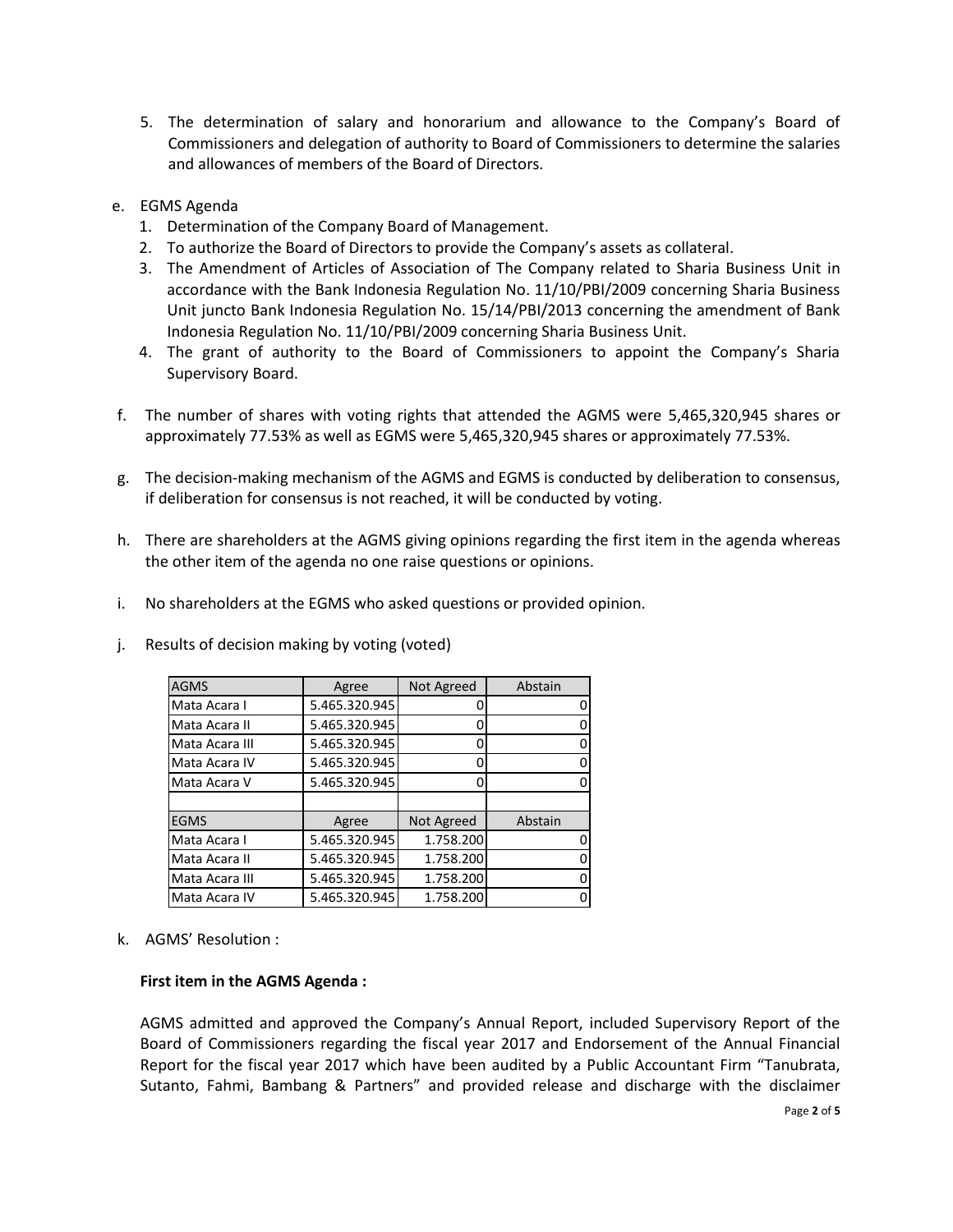(acquit at de charge) for the members of the Board of Directors and members of the Board of Commissioners for the actions of management and supervision during the financial year 2017, as long as all the actions were stated in the Financial Statements for the fiscal year 2017.

### **Second item in the AGMS' agenda :**

AGMS' approval on the determination of utilization of the net profit of the financial year 2017 amounted of IDR86,14 billion distributed as follows :

amounting to IDR5,5 billion were used to increase the reserve fund in order to comply with article 70 paragraph 1 of Law of Limited Liability Company ("Company Law") and article 22 of the Company's Article of Association whilst the remaining balance were recorded as retained earnings.

#### **Third item in the AGMS' Agenda :**

AGMS' acceptance the Director's Report in regard to the utilization of proceeds from the Public Offering of Bank Capital's Right Issuance II Year 2014 as well as Bank Capital's Right Issuance III Year 2015 related to warrant conversion, and SubDebt issuance III Year 2107.

#### **Fourth item in the AGMS' Agenda :**

AGMS' approval to authorize the Board of Commissioner to appoint a Public Accountant Firm as Financial Auditor for the Company's Financial Statement for fiscal year 2018.

### **Fifth item in the AGMS' Agenda :**

AGMS's approval of the determination of salary and honorarium and allowanceto the Company's Board of Commissioners and delegation of authority to Board of Commissioners to determine the salaries and allowances of members of the Board of Directors are as follows :

- a. For the determination of salary or honorarium and allowances for the Board of Commissioners :
	- To authorize the majority Shareholder to determine the remuneration, allowances, benefits, facilities and other incentives for the Board of Commissioners supported with the recommendation from the Company's Remuneration and Nomination Committee.
	- To authorize the Board of Commissioners to determine the details of remunerations amounts, allowances, facilities and other incentives in favor of the Board of Commissioners supported with the recommendation from the Company's Remuneration and Nomination Committee.
- b. For the determination of salary or honorarium and allowances for the Board of Directors : To authorize the Board of Commissioners to determine remunerations, allowances, facilities and other incentives in favor of the Board of Directors supported with the recommendation from the Company's Remuneration and Nomination Committee.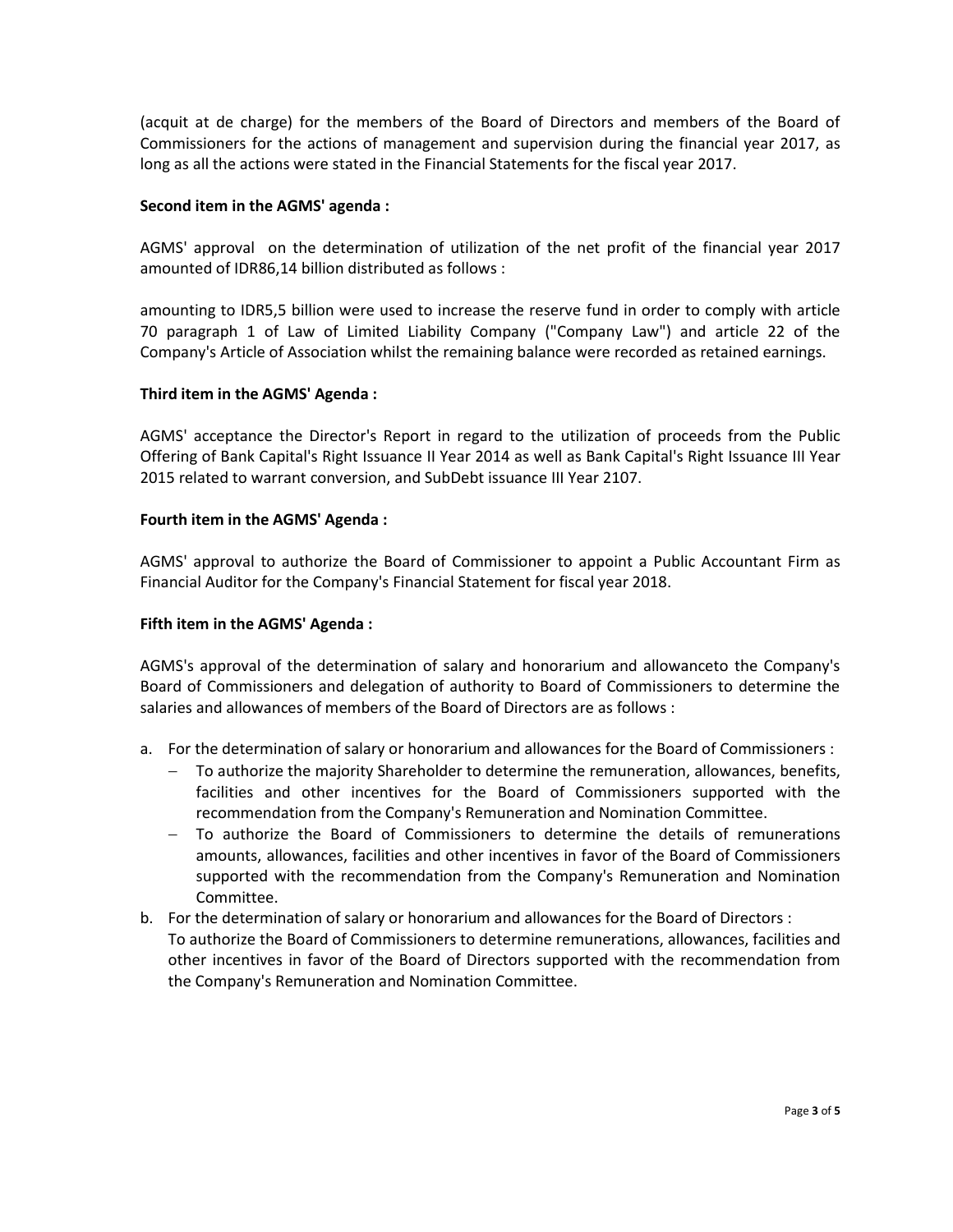l. EGMS' Resolutions :

#### **First item in the EGMS' Agenda :**

EGMS approval to the amendment of appointment the Board of Directors and Board of Commissioners as mentioned above, since the closing of this Meeting until the closing of the Annual General Meeting of Shareholders regarding to book period of 2022.

The composition of the Board of Directors and Board of Commissioners are as follows :

The Board of Directors :

| : Mr. Wahyu Dwi Aji               |
|-----------------------------------|
| : Mr. Gatot Wahyu Djatmiko        |
| : Mr. Roy Iskandar Kusuma Widjaja |
| : Mr. Gunarto Hanafi,             |
|                                   |
|                                   |

The Board of Commissioners :

| 1. President Commissioner   | : Mr. Danny Nugroho    |
|-----------------------------|------------------------|
| 2. Independent Commissioner | : Mr. Amrih Masjhuri   |
| 3. Independent Commissioner | : Mr. Maxen B. Nggadas |

The meeting also approved the granting of power to the Board of Directors of the Company either jointly or individually with the right of substitution to declare a decision on the agenda of this meeting in a separate Notary Act, to make and sign all necessary letters and / or deeds, who is authorized to amend the Company's articles of association, and subsequently undertake all necessary action for carrying out the agenda of the above Meeting, without any exceptions.

#### **Second item in the EGMS' Agenda :**

The EGMS approval to the Board of Directors of the Company to providing the Company's assets or assets as a collateral regarding the Company's business activities as well as authorized the Board of Directors to take action which is necessary regarding the agenda of this meeting in a Notary Act or to implement the item of the agenda of this meeting without any exceptions.

## **Third item in the EGMS' Agenda :**

EGMS approval the Amendment of Articles of Association of The Company related to Sharia Business Unit in accordance with Bank Indonesia Regulation No. 11/10/PBI/2009 concerning Sharia Business Unit juncto Bank Indonesia Regulation No. 15/14/PBI/2013 concerning the amendment of Bank Indonesia Regulation No. 11/10/PBI/2009 concerning Sharia Business Unit as well as authorized the Board of Directors to take necessary action regarding the agenda of this meeting in a Notary Act or to implement the item of the agenda of this meeting without any exceptions.